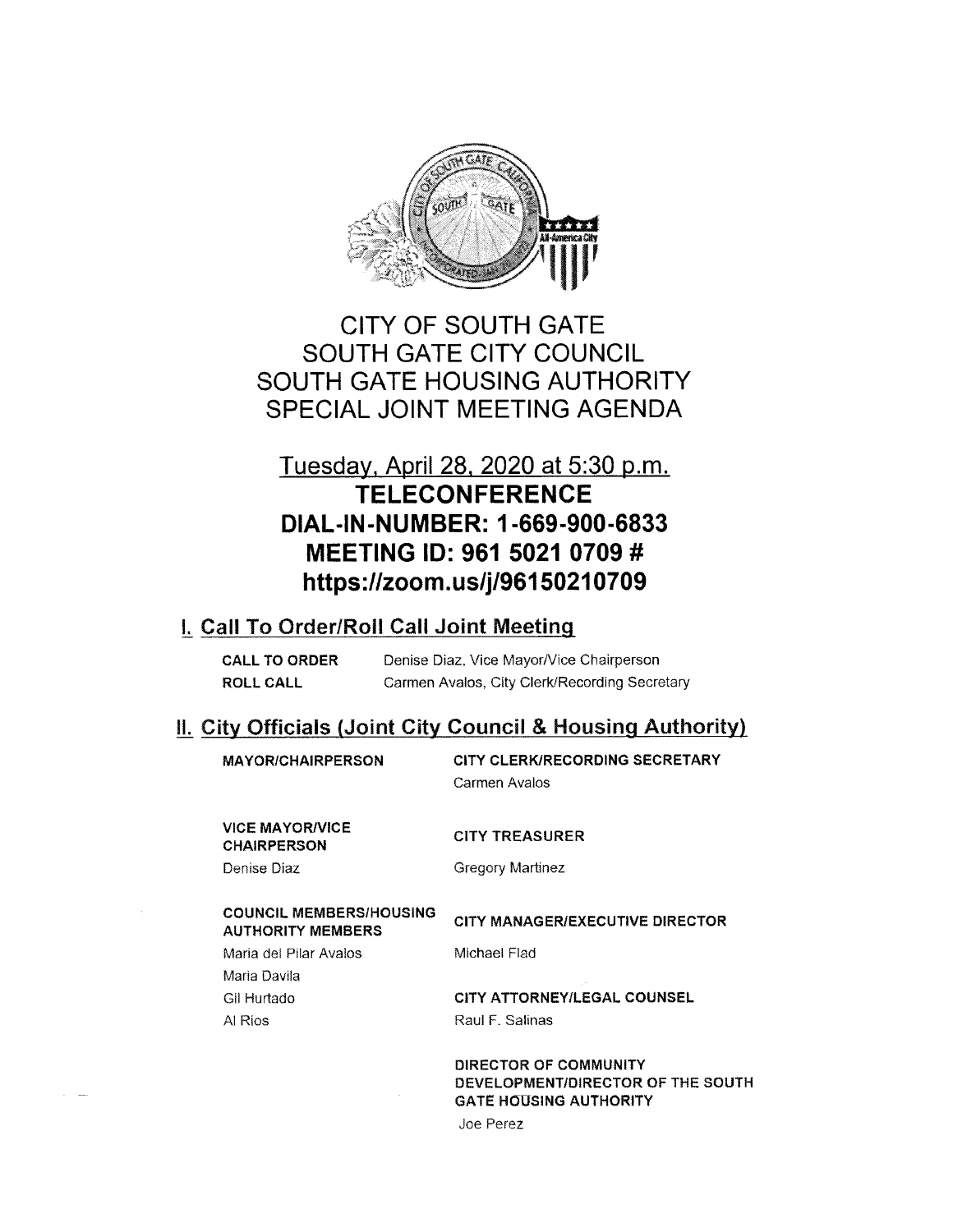## III. COVID 19 Meeting Procedures

Pursuant to Governor Newsom's Executive Order N-29-20, dated March 17, 2020, members of the South Gate City Council, staff, and the public will participate in the April 28, 2020 meeting via a teleconference. To avoid exposure to COVID-19 this meeting will be held with City Council Members participating via teleconference by calling Dial-in-Number: <sup>1</sup> 669-900-6833 and Meeting ID: 961 5021 0709 # and http://zoom.us/j/96150210709

Additionally, you may submit your comments electronically by emailing the City Clerk at cavalos@sogate.org.

#### Procedure for Participation:

Any person wanting to participate may request to "speak" on an agenda item. Once acknowledged and authorized by the Mayor the person may speak. Alternatively, any person may submit comments on an item electronically by emailing cavalos@sogate.org. Submissions by email must be received 30 minutes prior to the posted start time of the meeting if emailing subject.

Subject line should read: COMMENTS FOR ITEM \_\_\_\_\_\_, MEETING OF APRIL 28, 2020.

Accessibility: Reasonable accommodations for individuals with disabilities will be handled on a case-by-case basis and in accordance with the Americans with Disabilities Act and Governor Newsom's Executive Order N-29-20. Please call the Office of the City Clerk at 323.563.9510.

## IV. Meeting Compensation Disclosure (Joint City Council And Housing Authority)

Pursuant to Government Code Section 54952.3: Disclosure of compensation for meeting attendance by City Council Members is \$650 monthly and the Housing Authority Commissioners is \$75 per meeting.

## V. Closed Session: (ATTY)

#### 1. CONFERENCE WITH LEGAL COUNCIL - REAL PROPERTY NEGOTIATIONS

Pursuant to Government Code Section 54956.8

| Property APN:             | 6264-004-900                           |
|---------------------------|----------------------------------------|
| Property:                 | 13050 Paramount Boulevard, South Gate, |
| California 90280          |                                        |
| City Negotiator:          | Michael Flad, City Manager             |
| Negotiating with:         | Los Angeles County Office of Education |
| <b>Under Negotiation:</b> | <b>Terms of Sale</b>                   |

Documents: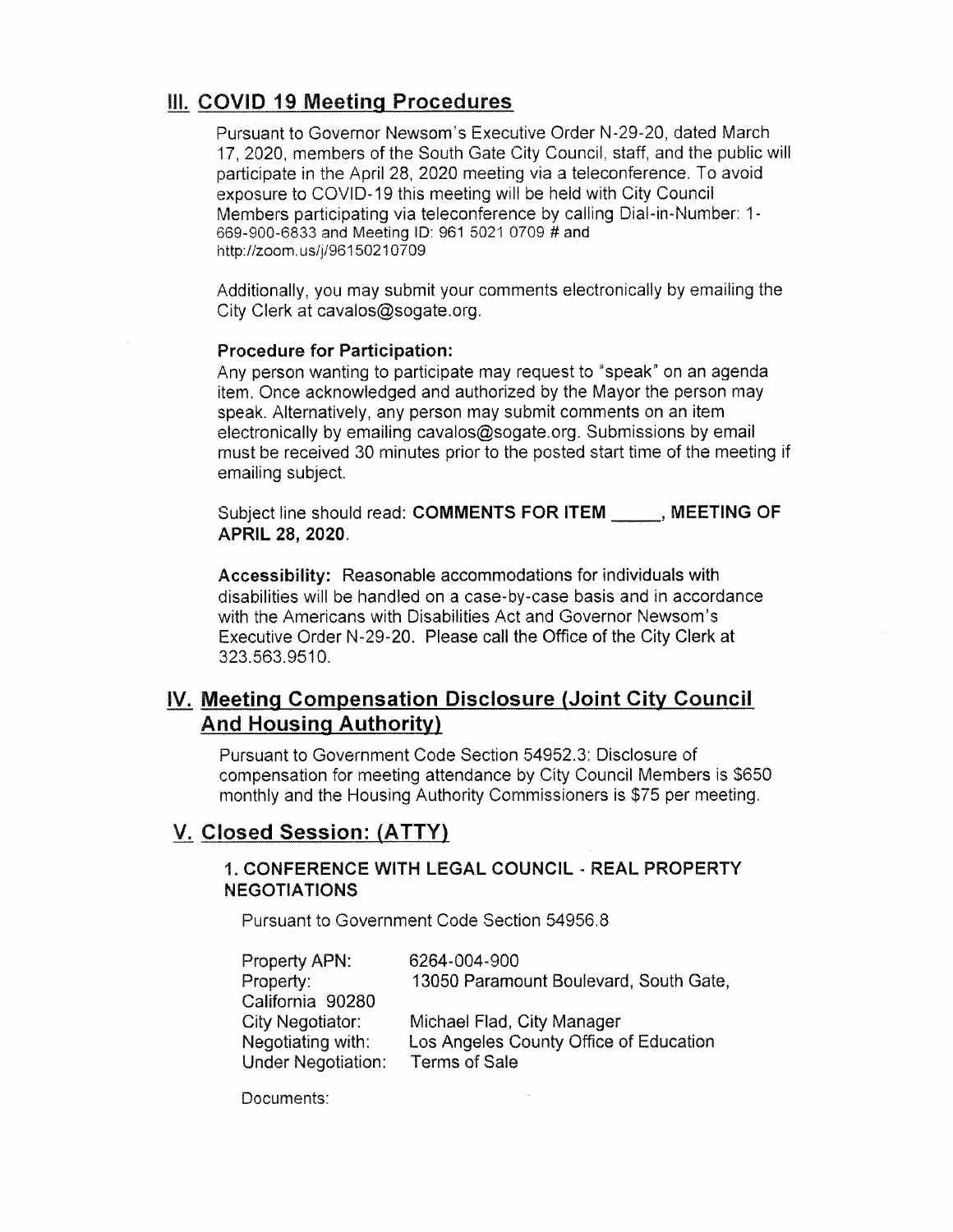## VI. Open Session Agenda

#### 1. South Gate Public Housing Authority Re-Organization

The South Gate Public Housing Authority will re-organize and make the following appointments: (ADMIN)

a. Appoint Mayor Maria Davila as Chairperson;

b. Appoint Vice Mayor Al Rios as Vice Chairperson;

c. Appoint Council Members Maria del Pilar Avalos, Denise Diaz and Gil Hurtado as Housing Authority Members;

d. Appoint City Manager Michael Flad as Executive Director;

e. Appoint City Clerk Carmen Avalos as Recording Secretary;

f. Appoint Director of Administrative Services Jackie Acosta as Treasurer/Chief of Financial Officer;

g. Appoint Director of Community Development Joe Perez as Director of the Housing Authority; and

h. Appoint City Attorney Raul F. Salinas as Authority Counsel.

Documents:

ITEM <sup>I</sup> REPORT 04282020 CC HA PDF

#### 2. Resolution Approving The City And Housing Authority Cooperation Agreement

The City Council and South Gate Housing Authority will consider: (CD)

a. Adopting a Joint **Resolution example 20** approving the Cooperation Agreement (Loan Agreement) between the City of South Gate and Housing Authority for the purchase of real property located at 13050 Paramount Boulevard, South Gate (APN 6264-004-900), former Rancho Market Site; and

b. Authorizing the Mayor/Chairperson to execute the Cooperation Agreement in a form acceptable to the City Attorney/Authority Counsel.

Documents:

ITEM 2 REPORT 04282020 CC HAPOF

3. Minutes